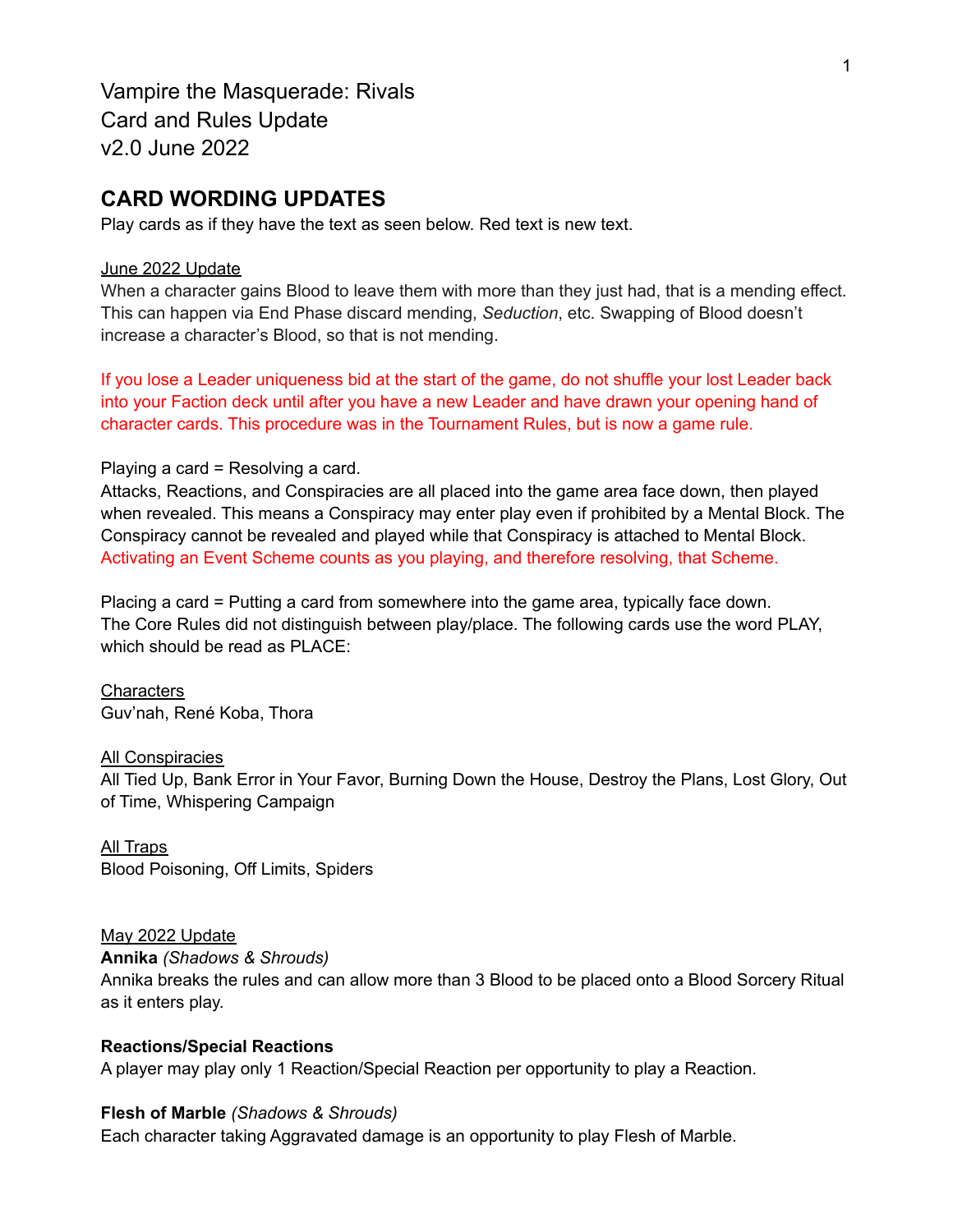### April 2022 Update **Errata in Effect as of May 29, 2022**

# **The Pit Characters in your Haven have +1 Secrecy. -Leader Ability-**

**The first time you recruit a character during each of your turns, gain 1 Unhosted Action.** *The intent of this card was to help decks that need to recruit lots of vampires. However, the wording allowed aggressive decks to make multiple attacks during the first few rounds of the game, which can lead to a bad play experience.*

### **Exerting Influence During Schemes**

*No changes are being made, only further clarifications.*

When it is your turn in the sequence to exert Influence, that is the only time you may add to your Influence total. You may not use Relentless abilities during other players' exertions to add to your Influence total. The placement of Prestige into your hand to exert secret Influence must be done during your turn in the sequence and cannot be modified once set.

## **Additional Clarifications for Spectral Possession** *(Shadows & Shrouds)*

The vampire you choose does not have to be exhausted, but if they are, they ready. The owner of the vampire does not lose the game for lack of vampires if this is their only vampire. You must perform this additional free action immediately. The stolen vampire is treated as a member of your coterie during this action, and any costs for this free action may be paid by that vampire (using the vampire's Blood, Agenda on it, attachments, etc). You may not detach any cards from the vampire unless that is a cost or a side effect of performing the action granted by Spectral Possession. Example: If you defeat and attach a Retainer to a Possessed vampire who already has 3 attachments, you choose which attachment to detach to make room for the new one. This is a side effect of the action you took. Note that you cannot choose to detach a card attached by a player other than the owner of the stolen character (see Crossbow/Veiled Threat).

Example: A defender strikes back with a damaging Reaction. However, you cannot detach Mongrel to reduce the damage, as that is not a cost or side effect of the Attack action you made.

Example: You play Far Reach from your hand as the Action granted by SP. A cost of that Action is to detach an Alchemy from the acting character. Since this is a cost to perform the Action, you detach an Alchemy from the stolen character.

You may play an Attack card and use any activated abilities as usual and you may use the vampire to attack a member of their owner's coterie. You gain control of the attachments the owner attached to their character, which allows you to activate abilities on those cards. However, you cannot use abilities with a "detach" cost unless that is a cost or side effect of the Action granted by SP.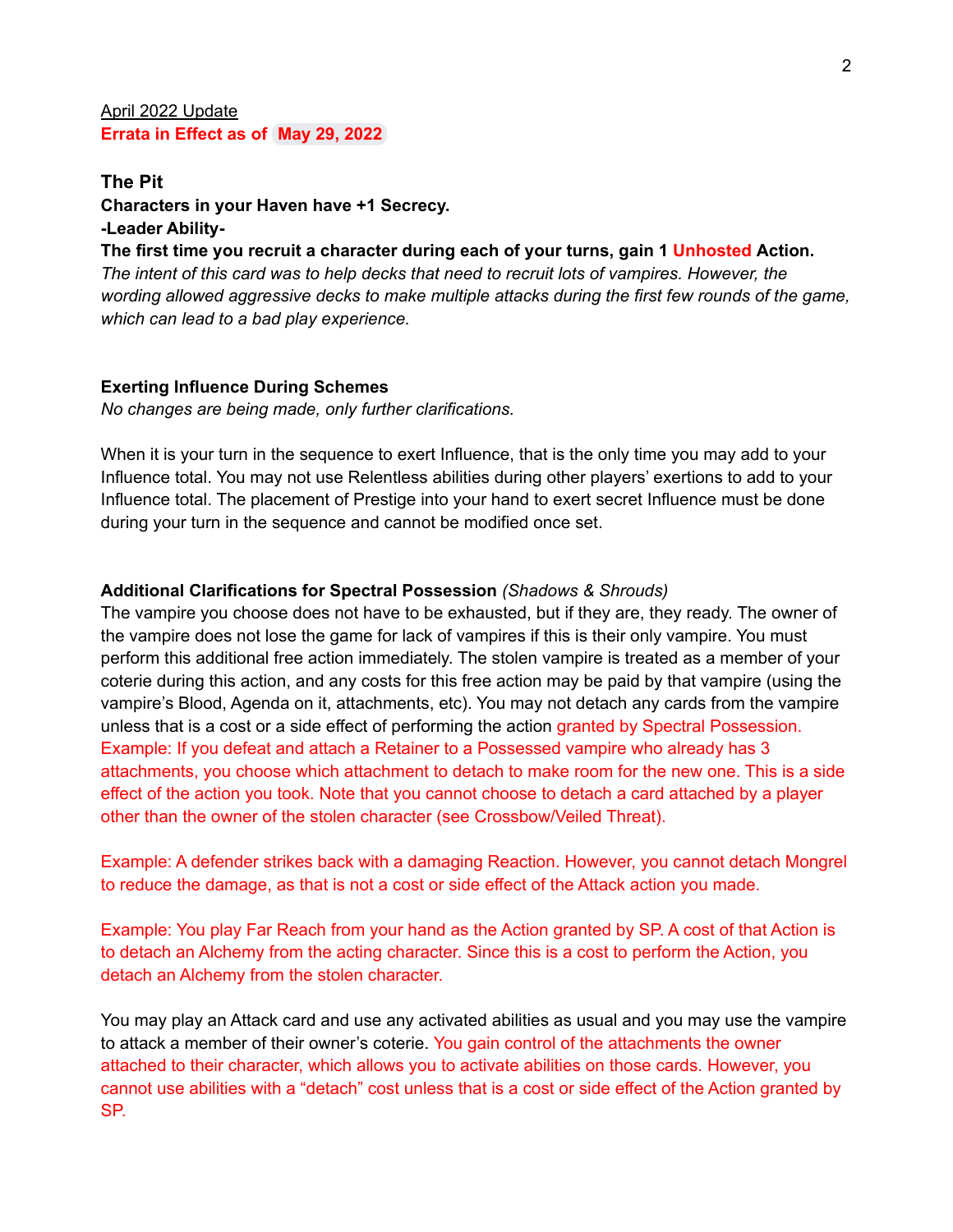When the free action has been completed, the borrowed character remains in The Streets and returns to its owner's coterie.

If a player's only character is defeated while Possessed, that player suffers a coterie elimination loss as soon as the character returns to them, but no player gains credit for the coterie elimination. The game is then decided on tiebreakers as outlined on page 3 of the Core Rulebook.

## **Additional Rules on Diablerie**

*This entry expands upon the rules as found in the Shadows & Shrouds rulebook.*

- A vampire must survive the attack sequence in order to perform diablerie.
- Once a vampire has suffered diablerie, another copy of that vampire may be recruited.
- You cannot remove a vampire from your vampire without a card effect allowing it.
- Diablerie may only be performed on vampires.
- Performing diablerie against a vampire is not defeating them a second time.
- If the victim is burned, they cannot be consumed through diablerie.
- Burn all attachments (including Titles and tokens) on the consumed vampire.
- When a vampire is defeated, burn all vampires that were attached to them.
- Attached vampires count against the 3-card attachment limit.

## **March 2022 Update**

## **Kim Phan**

**Exhaust:** Remove 1 token from target unattached face-down or Ongoing card (with tokens on it) controlled by any player. Use this ability only in The Streets.

## **Pay 1 Prestige:** Discard the card instead.

The new text makes it more clear that the target must have tokens on it. Neither effect can be used *against a target that has no tokens on it. The "controlled by any player" means you cannot target an Event in The Streets, as those are not controlled by a player.*

## **Marked Man**

Put 1 Agenda from the general supply onto any character. If a foe defeats them, they gain that Agenda.

*This wording update means if you defeat your own character, you do not gain any of the Agenda* on them. If you put that Agenda onto a foe's character, a foe to that player can earn that Agenda, *but the controller of that character cannot.*

## **January 2022 Update**

## **Detaching Attachments**

During your Action Phase (but not during an action), you may detach a non-Title card that **you** attached to a vampire in your coterie. If you do, the card is burned and you lose all benefit of the card. "**Detach:"** as a cost on Animals have their own rules in *The Wolf and the Rat*. An Animal may be detached and burned without using the **Detach** cost if you wish.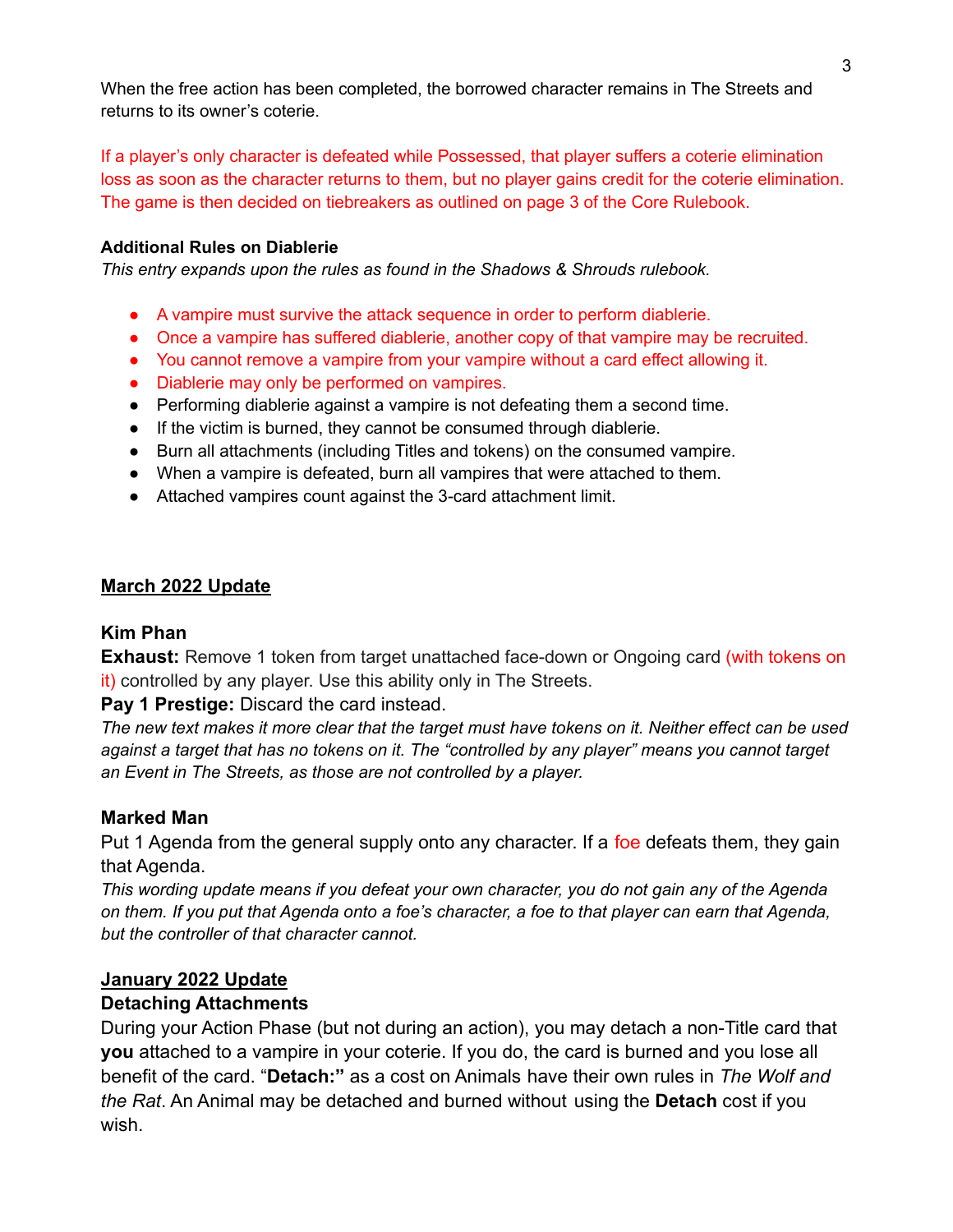*Page 15 of the core rules only mentions detaching Retainers, but all non-Titles you attached to your vampires may be detached and burned during your Action Phase.*

## **Second Tradition: The Domain**

Ongoing - **Exhaust:** Attach an unattached Citizen or Vagrant in The Streets to this card (max 2). They are still in The Streets and may be attacked. Foes must pay you 1 Prestige to attack Mortals attached to this. If this card leaves play, attached Mortals remain in The Streets.

*This makes it clear that this card may only attach unattached Mortals and that those Mortals remain in The Streets if this card leaves play.*

## **December 2021 Update**

## **Protect the Flock**

**Ongoing** - Each Blood of your color on a Mortal increases the damage needed for foes to defeat them by 1. (This effect does not stack with other Protect the Flocks.)

**Exhaust:** Put 1 Blood of your color from the general supply on target Mortal.

This is a rewrite of the card to put the rules on the card instead of in the FAQ. It doesn't matter how many PtFs you have in play or which copy put which tokens where. As long as you have a PtF in *play, each blood token you have placed on a Mortal increases the difficulty of defeating that Mortal* by 1. "Does not stack" means that if you have multiple copies of PtF in play, it still requires the same amount of extra damage you need to deal than if you controlled just 1 copy. If a PtF leaves play, you don't remove the tokens that it placed, as there is no way to track them vs ones placed by *another copy. If you don't control a PtF, your blood on Mortals means nothing. When a Mortal is defeated, blood tokens on them return to the general supply.*

## **November 2021 Updates**

## **Ability Timing**

Activated abilities are used during your Action Phase. An ability may be activated only when no other abilities are resolving. However, some procedural events have windows where abilities can be used, and any activated ability may be used at that time if you are the active player. For example, during Step 9 of the Attack Sequence the rules say you may activate abilities. **As the active player,** you may use ANY activated abilities you wish to at this time, even on a vampire who is not in the attacking party and you may even use abilities that have nothing to do with the combat. During a Scheme, the active player may activate ANY abilities when it is their chance to exert Influence, while other players may only use Relentless abilities when it is their chance.

## **Relentless Abilities Have Additional Functionality**

- During their Action Phase, the active player has the first opportunity to take an Action, use an activated ability, pass, or advance to their End Phase. When they do, each player (starting with the player to their left and proceeding clockwise) may activate Relentless abilities.
- When a player activates a Relentless ability, each player (starting with the player to their left and proceeding clockwise) may activate a Relentless ability.
- When priority comes back around to the player who played the latest Relentless, they may respond to their own Relentless ability if they wish.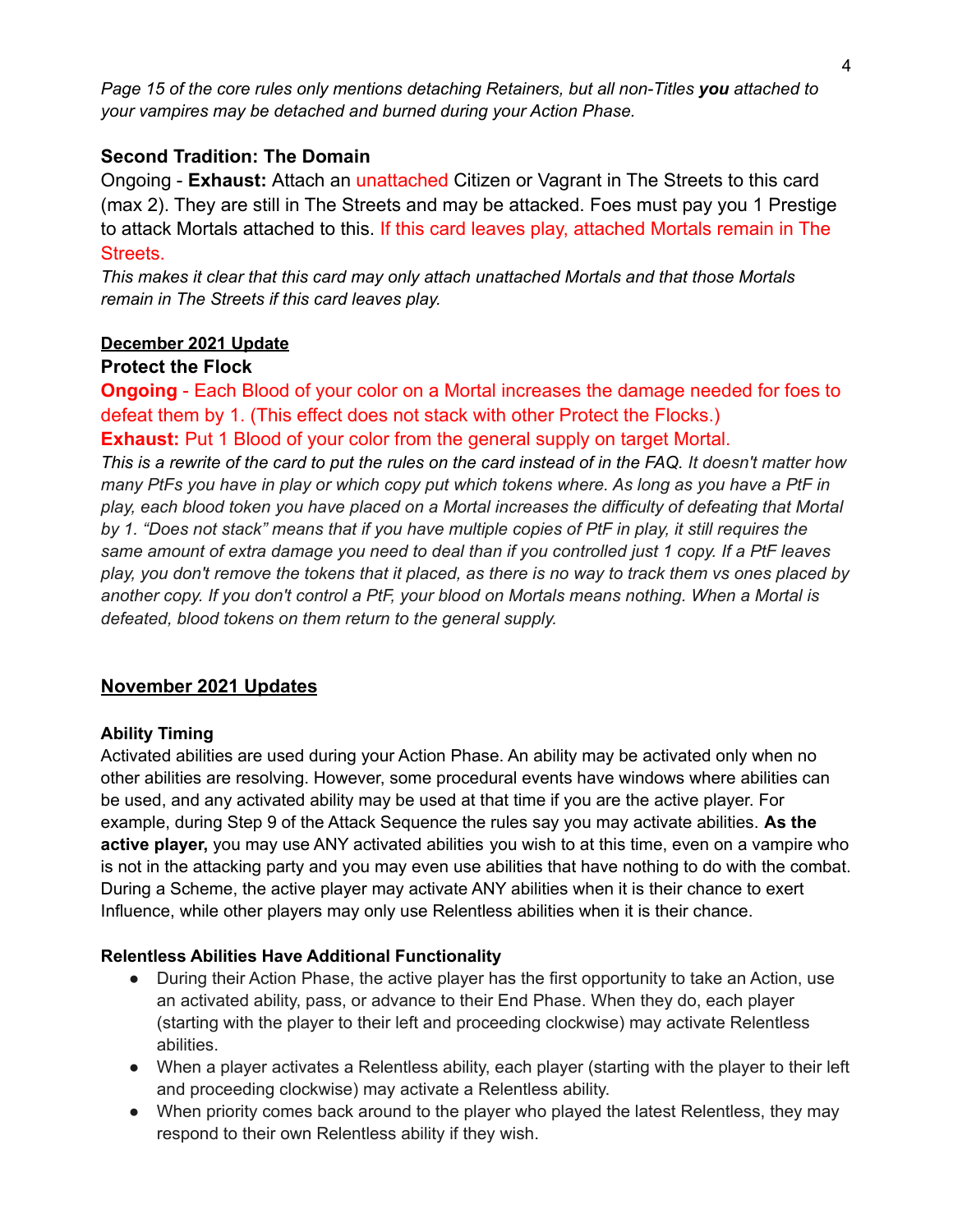● Relentless abilities are added to a stack and then resolve Last In-First Out.

## (Blood & Alchemy)

## **Frog**

When a character in this party attaches an Alchemy, ready them. **Detach an Alchemy** from this character: Prevent 1 damage to this character.

*This text telling you who could benefit from this ability was inadvertently left off this card. This text makes it clear that it only prevents damage to Frog.*

## (Core Set)

The following 3 cards have errata for the health of the game and are being reprinted in an expansion in 2022. Please play with the modified text now. The reasons for these changes are explained in the expansion's rulebook. We've also made a PDF of the adjustments available [here.](https://www.vampirecardgame.com/s/November-2021-Rivals-Errata.pdf)

**Sucker Punch:** Now deals 1 damage instead of 2.

**Hunt the Hunters:** Now only the player controlling this card shuffles Second Inquisition into the City Deck and they also shuffle the City Deck discard pile into the City Deck when they do.

**The Madhouse:** We have removed the "Exhaust your Leader" cost from this activated ability.

# **October 2021 Update**

## **San Francisco Fog**

## Ranged attacks cannot be announced.

*The previous wording allowed for cardless Ranged attacks to be announced and prevented Reactions that happened to have the Ranged symbol on them from being played against other attack types, which was not the intent.*

## **Original Updates**

## **Dragon's Roost**

Characters in your Haven have +1 Secrecy.

**-Leader Ability-** If ready, you may move your Leader to The Streets to Block a foe's attack (including Ranged) and gain 1 Prestige.

*This clarifies that your Leader may Block Ranged attacks (the original wording was "any attack," which does not require the Guard keyword), but may not Block attacks made by your own coterie. Also, Dragon's Roost cannot be used to Block an unblockable attack and the target does not need to be in The Streets. You may still use this even if your Leader is already in The Streets.*

## **Late-Night Snack**

For each Fortitude in your coterie, mend 1 Blood on a character you control (including in torpor).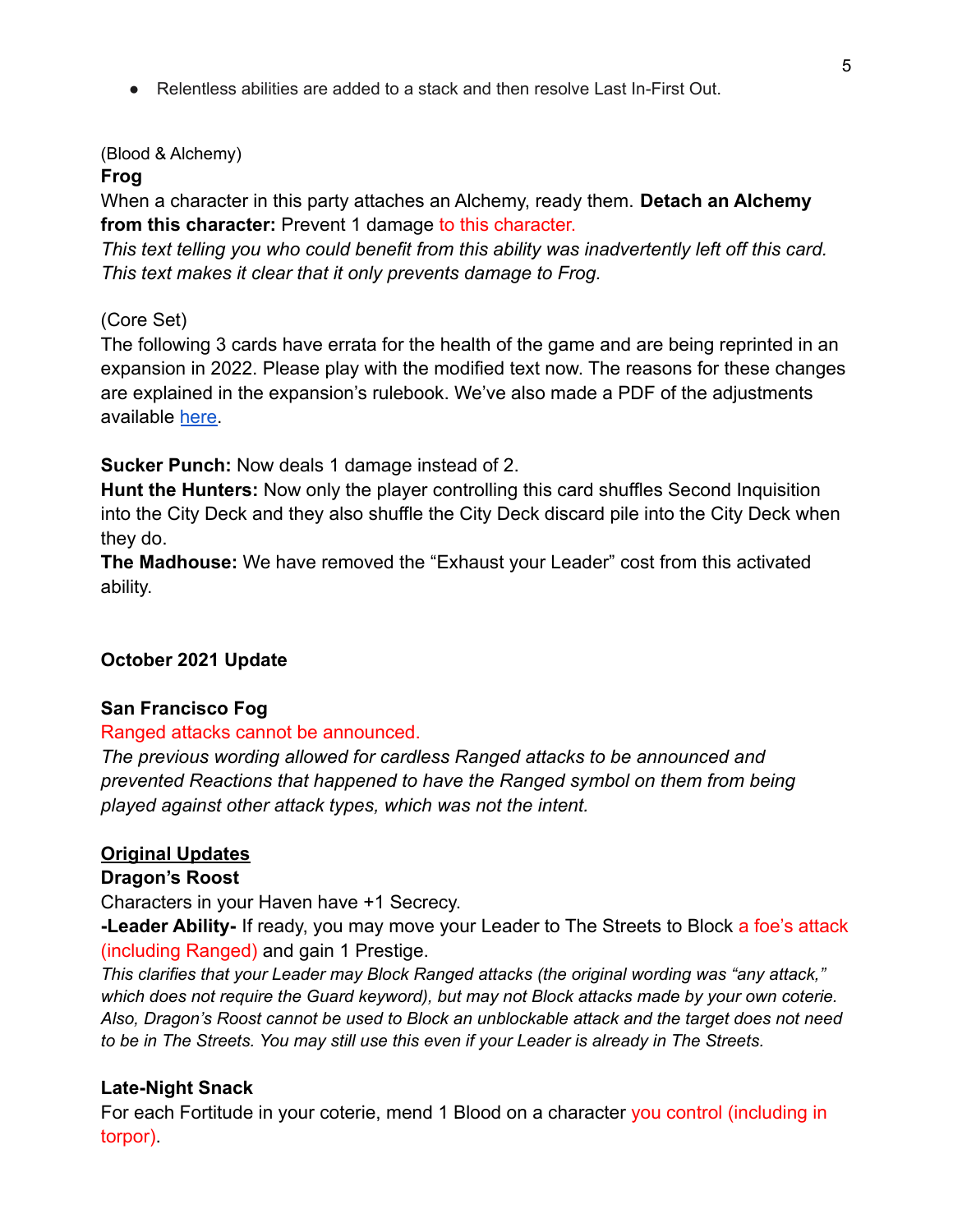This is a slight rewording to make sure players don't think it mends foes' vampires in torpor. Each *Fortitude may mend a different vampire in your coterie.*

## **PR Firm**

Ongoing - **Pay 1 Prestige:** Gain 1 Agenda. Use only if a Scheme you played has succeeded this turn.

*This rearrangement of the text makes it more obvious that it's an activated ability, which may only be activated once during your turn. If you control more than one, each one may be activated when a Scheme you play succeeds.*

# **Primogen**

**Exert 3 Influence:** Attach to the acting character.

This character has +1 Influence.

During an attack, this character deals +1 damage to characters with a Title.

*This clarifies that the extra damage only applies during combat and not other damaging effects. The bonus applies whether the Primogen is an attacker, defender, or blocker. An attacking Primogen deals +1 damage to any Titled character who takes damage in the defending party. As* an attacker, no Attack card is required to gain the damage bonus. In order to deal damage to an *attacker, a Primogen must play a Reaction that strikes back with damage. 1 damage is then added to that total if the attacker has a Title.*

# **Scoped .30-06**

During your Intel step, you may play this card face up as your Attack card to add +1 Intel to this attack.

*This new wording changes when the card is played to avoid complications with the Intel Step being before the Attack card would normally be played. Playing it face up during Step 3 of the Attack Sequence adds +1 Intel to the attack, and you cannot play another Attack card during Step 5.*

# **Slap in the Face**

Deal Physical to the attacker instead (add this character's Physical to the damage). *Adding the word "instead" clarifies that the damage being dealt to the attacker is only Physical, and* not Mental or Social as well. Only the Physical attribute of the character who plays this adds to the *Physical damage being dealt to the attacker.*

# **Street Preacher**

If ready, **Relentless, Pay 1 Prestige:** Move to The Streets to Block a foe's non-Ranged attack against any target in The Streets.

*This clarifies that he can't Block a Ranged Attack, as he doesn't have the Guard keyword. He also cannot Block an attack made by your own coterie. Also, Street Preach cannot Block an unblockable attack. You may still use this ability even if he is already in The Streets.*

# **Yusuf Kaya**

**Exhaust:** Mend 1 on each Titled character you control (including in torpor). *This is a slight rewording to make sure players don't think it mends foes' vampires in torpor.*

# **Balance of Power**

● No change to the wording on this card.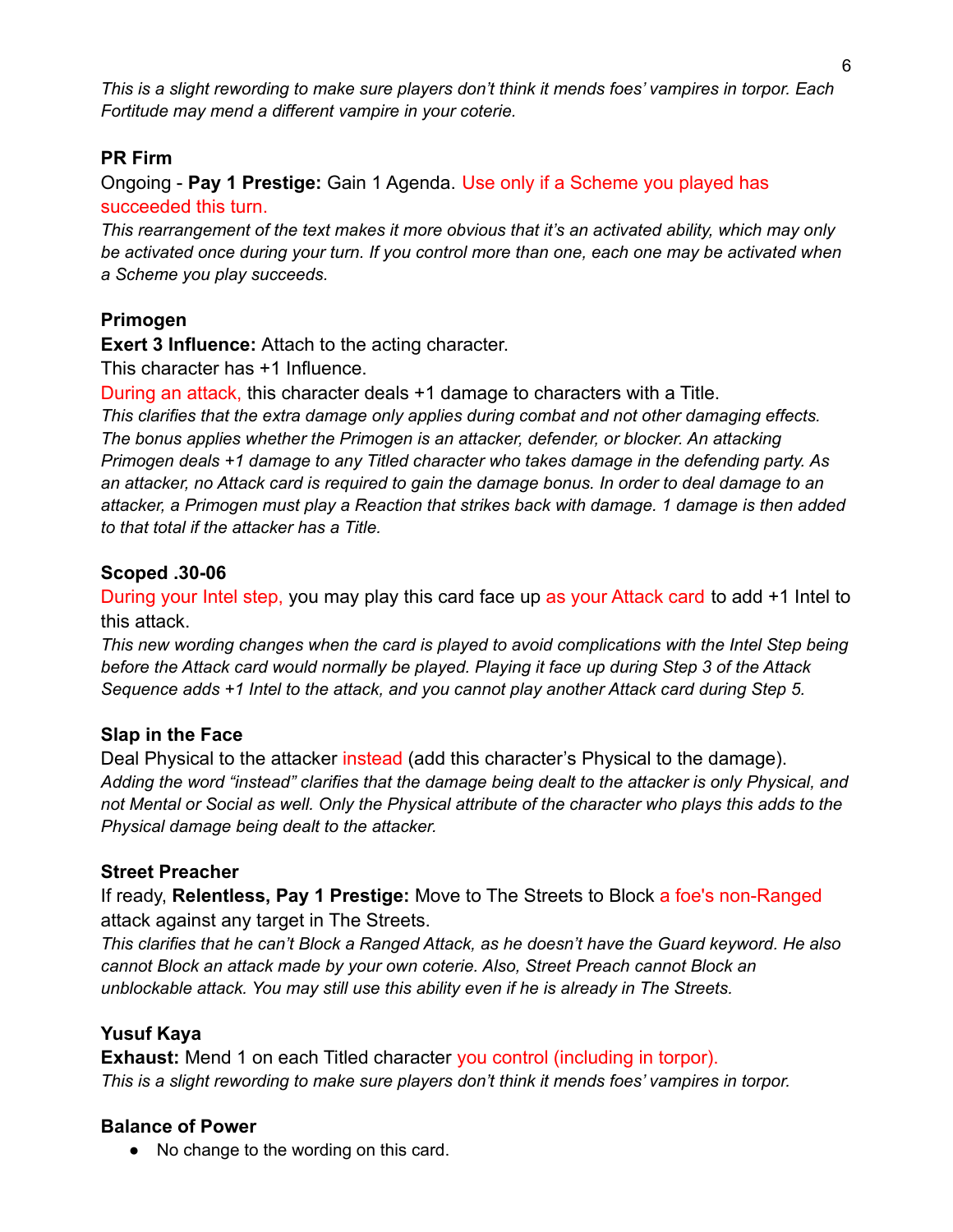- The FAQ in the rulebook has bad wording: "Each other chosen player may choose YES or NO." This was not meant to mean that only chosen players may exert Influence for or against this Scheme. It was meant to remind players that just because you were chosen by the active player to benefit from this Scheme, you can say YES or NO. If you were chosen, say NO, and it still succeeds, you gain the benefit.
- If a player is reduced to 0 Prestige this way, the active player is the player who knocked them out. You are simply collecting the Prestige that the active player granted you.

## **Old Post Office**

- No change of wording on this card.
- Cards with 1-3 BP you place using this ability are not being "played." Therefore, ignore any clan-only symbols on the card you place.
- The BP of your Leader is irrelevant with respect to the card you place.
- Placing a card face down triggers the game text of Guv'nah.

## **Coup de Grace**

- No change of wording on this card.
- The victim is not taking any damage, but is simply defeated.
- The victim goes into torpor with 0 Blood, but then their owner puts 1 Blood (from their personal supply of Prestige) on them for entering torpor as usual.

## **Blood & Alchemy Cards**

**Jacob Frost and Peer Pressure:** The parenthetical text was meant as a reminder and not to imply that other cards without such text do not count the acting character. The parenthetical text will be removed in future printings to avoid confusion.

# **GENERAL RULES CLARIFICATIONS**

These updated rules and clarifications will be in future editions and supersede the current rulebook.

## **Activated Abilities (which include Exhaust Abilities)**

- Any ability written in the "**cost:** effect" manner is an activated ability.
- They may only be used once during each of your turns and **only during your Action Phase.**
- Abilities prefaced by the Relentless keyword may be used at any point between the start of a player's Action Phase and the end of a player's Action Phase.
- Damage mitigation abilities, such as those found on Vagrants, 1 BP Thin-bloods, etc., may be used during any turn or phase when damage is being taken.
- If an ability does not have the word "**Action**" next to it, then it **does not** use up an Action to activate. Only the Seneschal Title has "**Action:**" as a cost, which means that the Titled vampire must exhaust (required to perform an Action), and spend 1 Action to activate the ability.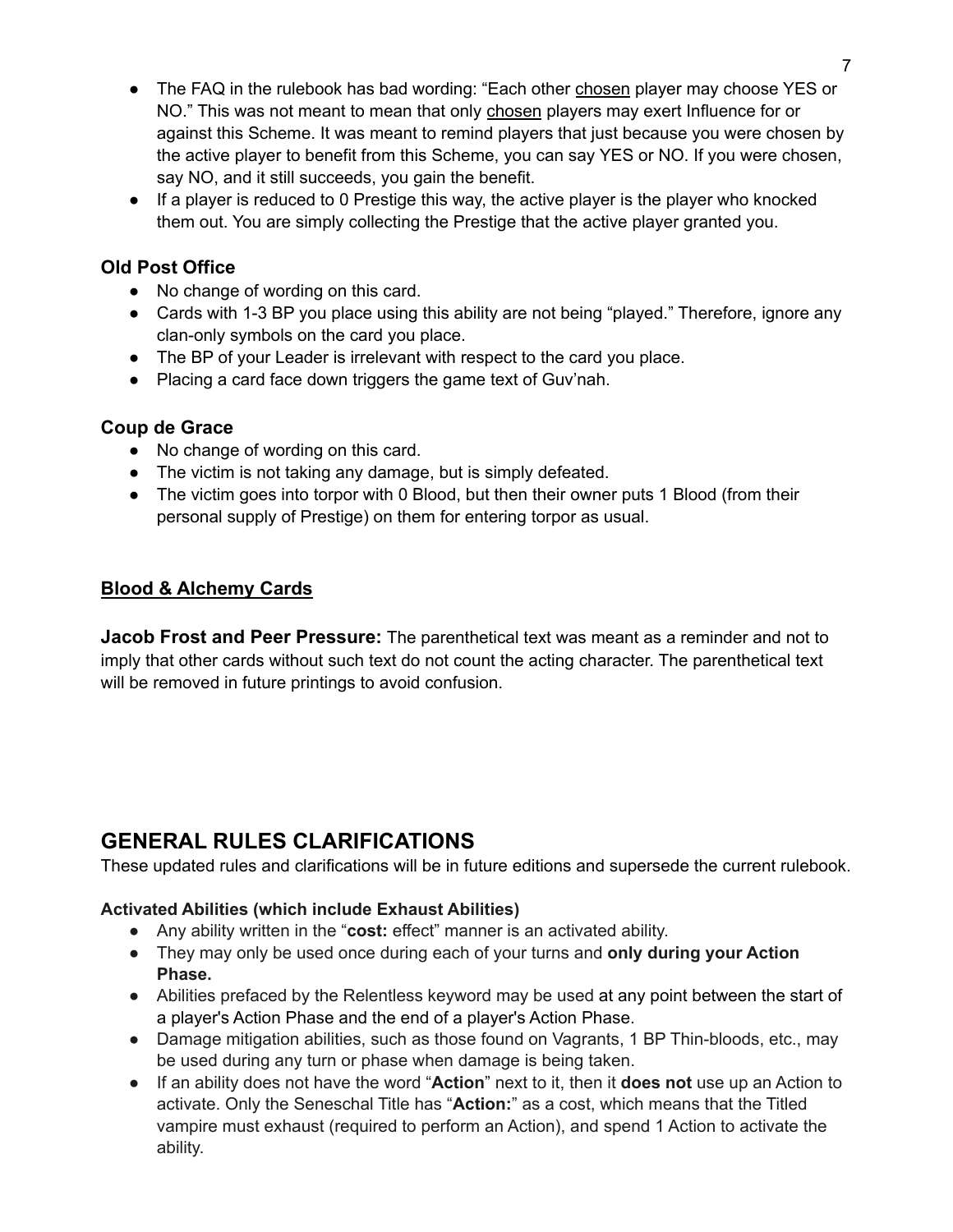### **Agenda Flipping**

Agendas remain face down until a player chooses to flip theirs face up, which may be done at any time. Agenda is still collected even when an Agenda card is face down (from defeating Rivals, Citizens, S.A.D., etc.). Agenda may be flipped during an Action or triggering effect, or immediately during the final resolution of an Action or triggering effect to trigger the effect.

*For example, if you play a Scheme that gives everyone 3 Prestige, you may reveal your Manipulate the Masses Agenda after the Scheme has succeeded, but must do so before everyone has collected their Prestige to gain 1 Agenda from it.*

### **Aggravated Damage**

Old Aggravated damage is not tracked. If a 5 BP vampire takes 4 Aggravated damage and then is later defeated by non-Aggravated damage from a separate effect, the vampire goes into torpor as usual. Only when the damage that defeats a vampire includes at least 1 Aggravated damage does the vampire become burned.

### **Attaching Retainers**

When you attach a Retainer, you trigger any "one time effects," such as "Draw 1 card" or the Agenda gain on the Playthings Agenda card. Additionally, a Retainer often grants an ability just for being attached, such as attributes, disciplines, or +1 BP. When a Retainer is moved from one vampire to another, the "Attach" effects trigger and happen again.

However, a card like Bong-Cha Park says "(does not trigger "attach" effects)." This means you do not trigger the "one-time" effects listed above, but you still gain the effects for simply being an attachment. When a Retainer is detached from a vampire, they cease to have any benefit from the Retainer.

### **Attacking a Claimant to the Prince of the City Title**

A vampire DOES NOT leave their exhausted party members behind when attacking a claimant to the Prince Title. Vampires don't move of their own accord off turn. Your chosen Attacker may even attack the claimant from your Haven. The claimant does not mend all damage at the end of the action.

### **BP Requirements**

If a vampire's BP is reduced, previously-attached cards with BP requirements remain attached.

### **Blocking**

A vampire cannot Block an attack that has already been Blocked. If multiple vampires have the ability to Block an attack, go in clockwise order starting with the defending player.

### **Conspiracy Rules Updates**

- You cannot resolve a Conspiracy during another action or event.
- A player may never add 1 Prestige (as a free action once per turn) to a Conspiracy during another action or event.
- When first shown a Conspiracy, a foe may immediately add 1 Prestige to it from their personal supply or decline for the remainder of that turn. In later turns, a foe who has seen the Conspiracy must ask for and receive permission to add 1 Prestige to a Conspiracy they have been shown, even if they already have Prestige on the card.
- A player who has contributed to a Conspiracy may look at it.
- Prestige you add to a Conspiracy comes from your personal supply unless a card says otherwise.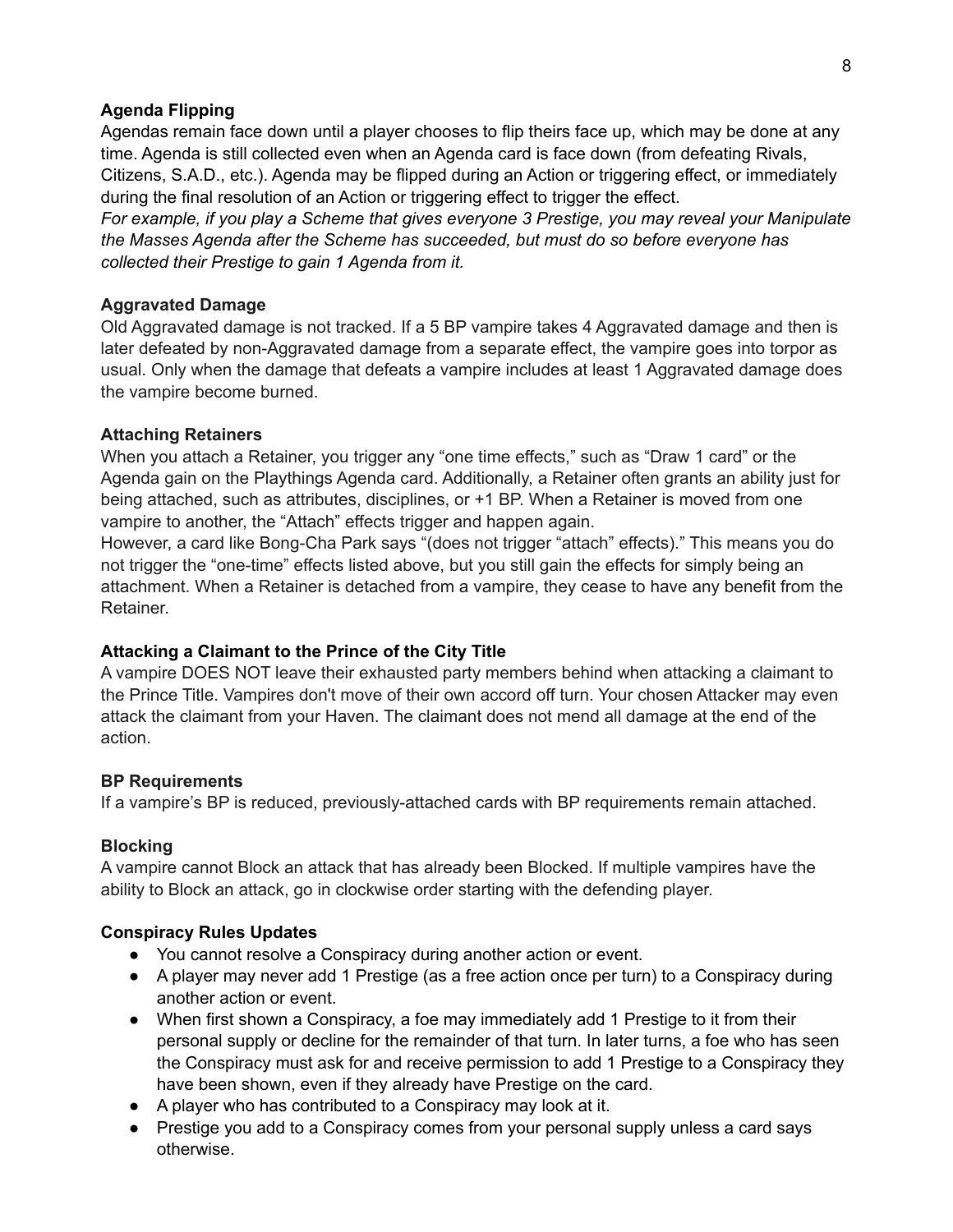● If you run out of your own color of Prestige and place another player's color on a Conspiracy, you are not protected from being targeted. It is the color of Prestige on a Conspiracy that determines protection, not where the Prestige came from.

### **Damage Source**

The type of damage is based on the source. Molotov Cocktail and Drive-By deal Ranged damage to the target of the attack and all additional victims. The splash damage these cards deal is part of the attack, so if a Reaction gives members of the defending party Shields, those vampires will have some protection from the splash damage.

### **Discard Piles**

Discard piles are always face up and public knowledge. If a player wishes to see what cards are in your discard pile, you must either display them or hand them over.

### **Discarding Cards for Intel**

A player may not discard more cards than needed to match the Intel to the Secrecy of the target of the attack. If a player asks for help or is offered help with Intel, they choose which player(s) they will accept help from. Once the necessary Intel has been achieved, no additional cards may be discarded for this effect.

### **Effect Precedence**

If multiple competing or conflicting effects would resolve at the same time, the active player's effects resolve first. If two effects are at odds, can't overrides can.

### **End Phase**

The rulebook references "exhaust abilities" as something that cannot be used during your End Phase. To clarify, no abilities may be used during your End Phase unless it mentions an End Phase step or is damage mitigation used against damage (for example, the Vagrant may be exhausted to prevent S.A.D. damage).

### **Fear Tokens**

Multiple Fear tokens don't have any additional effects over a single Fear token. During the Ready and Return Step of your Beginning Phase, leave a Feared vampire exhausted and return them to your Haven, but remove all Fear tokens from them.

### **Ranged Attacks Without a Card**

Yes, you may declare a Ranged attack and then choose not to play a Ranged Attack card. You don't add any attributes to the damage and only a Guard may Block the attack. Some vampires have abilities that add damage no matter the attack type (Inmate, Jacob Frost, etc.).

### **Reactions That Hit Back**

These resolve even if the target of the attack changes. Shields don't transfer to the new target, but the strike back being made by the original defender still resolves.

### **Relentless**

During a procedural event like an Influence Conflict or Attack, there are specific times when activated abilities may be used, but an ability may always be used if it modifies something specific during a procedure. Street Preacher may activate his ability during Step 6 of the attack sequence (Blocking), even though there is no step for activated abilities at that time. A Relentless ability that grants Influence may be used when it is your chance to exert Influence.